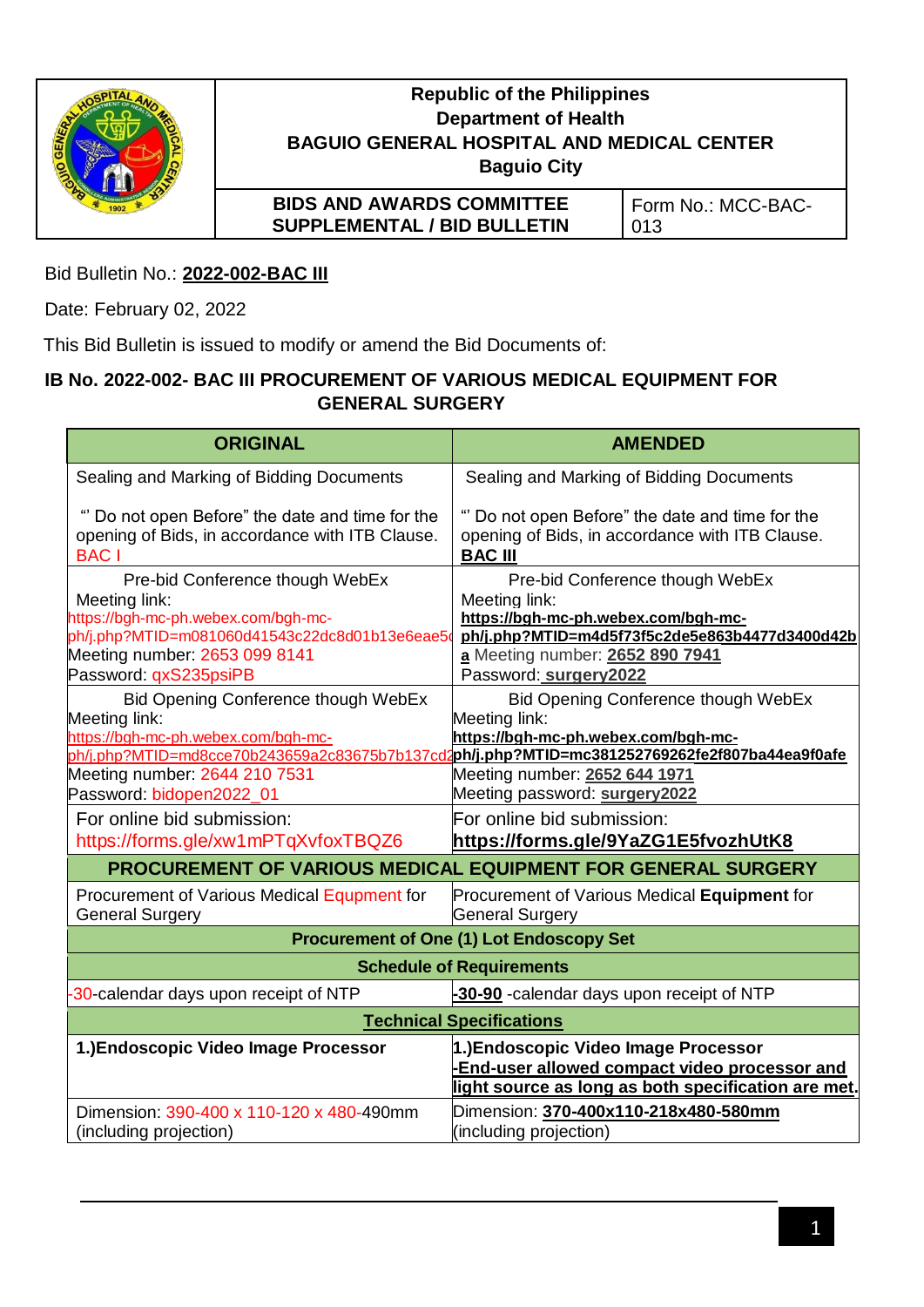| With special light observation, Tan settings                                                                                  | With special light observation, Tan settings available                                                                     |  |
|-------------------------------------------------------------------------------------------------------------------------------|----------------------------------------------------------------------------------------------------------------------------|--|
| available                                                                                                                     | or its equivalent                                                                                                          |  |
| 2.)Endoscopic Light Source                                                                                                    | Illumination Source: LED light, durability at least 6                                                                      |  |
| Illumination Source: LED light, durability at least 6                                                                         | years;                                                                                                                     |  |
| years                                                                                                                         | 250-300 watts                                                                                                              |  |
| 3.) Flexible Video Gastroduodenoscope with Zoom Magnification                                                                 |                                                                                                                            |  |
| 56 deg                                                                                                                        | Field of View - Normal 140-160 degrees, closest: Field of View - Normal 140-160 degrees, closest: 56-<br>95 deg            |  |
| Viewing Direction: 0 deg (Forward<br>Viewing);<br>Observation Range: 1.5~100 MM,<br>Normal: 2~100 mm<br>Closest: 1.5mm~2.5 mm | Viewing Direction: 0 deg (Forward Viewing);<br>Observation Range: 1.5~100 MM,<br>Normal: 2~100 mm<br>Closest: 1.5mm~3.0 mm |  |
| Bending capability: Up: 210deg,                                                                                               | Bending capability: Up: 210deg,                                                                                            |  |
| Down 90 - 100 deg                                                                                                             | Down 90 -120 deg                                                                                                           |  |
| Right 90 - 100 deg                                                                                                            | Right 90 -120 deg                                                                                                          |  |
| Left 90 - 100 deg                                                                                                             | Left 90 - 120 deg                                                                                                          |  |
| Working length: 1100-1200mm                                                                                                   | Working length: 1050-1200mm                                                                                                |  |
| Total length: 1400-1500mm                                                                                                     | Total length: 1366-1500mm                                                                                                  |  |
| 4.) Flexible Video Colonoscope with Zoom Magnification                                                                        |                                                                                                                            |  |
| Field of View – Normal 140 $($ <sup>+</sup> $)$ degrees,                                                                      | Field of View - Normal 140-170 degrees,                                                                                    |  |
| closest 56 deg                                                                                                                | closest: 56 -90 deg                                                                                                        |  |
| Viewing Direction: 0 deg (Forward<br>Viewing);<br>Observation Range: 1.5~100 MM, Normal:<br>3~100 mm, Closest: 1.5mm~2.5 mm   | Viewing Direction: 0 deg (Forward Viewing);<br>Observation Range: 1.5~100 MM, Normal:<br>2~100 mm, Closest: 1.5mm~3 mm     |  |
| 6.) Endoscopic Gas Distension System                                                                                          |                                                                                                                            |  |
| Dimension (WxHxD): 145-150mm x 170-                                                                                           | Dimension (WxHxD): 125-180mm x 150-                                                                                        |  |
| 180mm x 390-400mm                                                                                                             | 228mm x 300-400mm                                                                                                          |  |
| Training of Biomed and end-user                                                                                               | Training of Biomed and end-user                                                                                            |  |
| ISO certificate - Manufacturer                                                                                                | ISO certificate - Manufacturer                                                                                             |  |
| <b>Preventive Maintenance: Quarterly</b>                                                                                      | <b>Calibration Certificate from the</b>                                                                                    |  |
| $\qquad \qquad -$                                                                                                             | <b>Manufacturer</b>                                                                                                        |  |
| Warranty: 3 years on parts and services                                                                                       | <b>Preventive Maintenance: Quarterly</b>                                                                                   |  |
| $\overline{\phantom{0}}$                                                                                                      | Warranty: 3 years on parts and services                                                                                    |  |
| Provide loaner unit in case of unit                                                                                           | Provide loaner unit in case of unit malfunction                                                                            |  |
| malfunction and repairs                                                                                                       | and repairs                                                                                                                |  |
| 48-72 hours response time for inspection                                                                                      | 48-72 hours response time for inspection and                                                                               |  |
| $\overline{\phantom{0}}$                                                                                                      | $\overline{\phantom{a}}$                                                                                                   |  |
| and repair                                                                                                                    | repair                                                                                                                     |  |
| <b>AVR</b>                                                                                                                    | <b>AVR</b>                                                                                                                 |  |
| <b>Procurement of One (1) Lot Endoanal/Endorectal Ultrasound</b>                                                              |                                                                                                                            |  |
| Procurement of One (1) Lot Endoanal<br><b>Ultrasound</b>                                                                      | <b>Procurement of One (1) Lot</b><br>$\overline{\phantom{a}}$<br><b>Endoanal/Endorectal Ultrasound</b>                     |  |
| 30 Calendar days upon receipt of NTP                                                                                          | 30-90 Calendar days upon receipt of NTP                                                                                    |  |
| $\overline{\phantom{0}}$                                                                                                      | $\overline{\phantom{a}}$                                                                                                   |  |
| Water Stand-off collar for imaging of the                                                                                     | Water Stand-off collar for imaging of the rectal                                                                           |  |
| rectal wall layers $-5-10$ pieces                                                                                             | wall layers $-5$ sets                                                                                                      |  |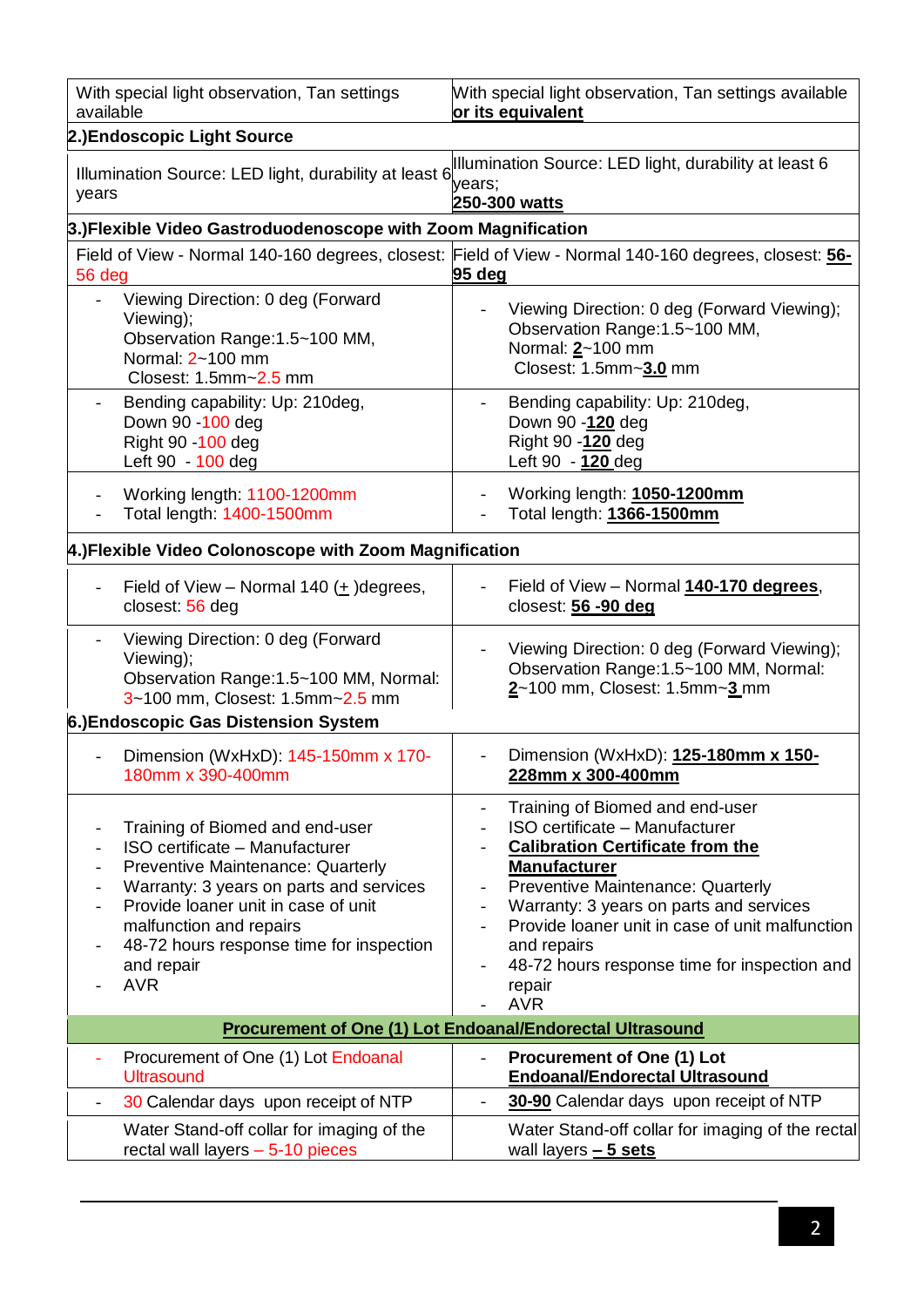| Training of Biomed and end-user<br>ISO certificate - Manufacturer<br>Preventive Maintenance: Quarterly<br>Warranty: 3 years on parts and services<br>Provide loaner unit in case of unit<br>malfunction and repairs<br>48-72 hours response time for inspection<br>and repair<br><b>AVR</b>            | Training of Biomed and end-user<br>ISO certificate - Manufacturer<br><b>Calibration Certificate from the</b><br><b>Manufacturer</b><br><b>Preventive Maintenance: Quarterly</b><br>Warranty: 3 years on parts and services<br>Provide loaner unit in case of unit malfunction<br>and repairs<br>48-72 hours response time for inspection and<br>$\overline{\phantom{a}}$<br><u>repair</u><br><b>AVR</b> |  |
|--------------------------------------------------------------------------------------------------------------------------------------------------------------------------------------------------------------------------------------------------------------------------------------------------------|---------------------------------------------------------------------------------------------------------------------------------------------------------------------------------------------------------------------------------------------------------------------------------------------------------------------------------------------------------------------------------------------------------|--|
| <b>Procurement of One (1) Lot Ultrasonic Aspirator System</b>                                                                                                                                                                                                                                          |                                                                                                                                                                                                                                                                                                                                                                                                         |  |
| Procurement of One (1) Lot Ultrasonic Ablation<br><b>System</b>                                                                                                                                                                                                                                        | Procurement of One (1) Lot Ultrasonic Aspirator<br><b>System</b>                                                                                                                                                                                                                                                                                                                                        |  |
| -30 calendar days                                                                                                                                                                                                                                                                                      | 30-90 calendar days                                                                                                                                                                                                                                                                                                                                                                                     |  |
| -1 piece Torquing Site                                                                                                                                                                                                                                                                                 | 1 piece Torquing Set                                                                                                                                                                                                                                                                                                                                                                                    |  |
| 30. Training of Biomed and end-user<br>ISO certificate - Manufacturer<br><b>Preventive Maintenance: Quarterly</b><br>Warranty: 3 years on parts and services<br>Provide loaner unit in case of unit malfunction and<br>repairs<br>48-72 hours response time for inspection and<br>repair<br><b>AVR</b> | 30. Training of Biomed and end-user<br>SO certificate - Manufacturer<br><b>Preventive Maintenance: Quarterly</b><br>Warranty: 3 years on parts and services<br><b>Calibration Certificate from the Manufacturer</b><br>Provide loaner unit in case of unit malfunction and<br>repairs<br>48-72 hours response time for inspection and repair<br><b>AVR</b>                                              |  |
|                                                                                                                                                                                                                                                                                                        | <b>Procurement of Three (3) Units VAC Machine with Wound Irrigation Capability</b>                                                                                                                                                                                                                                                                                                                      |  |
| 11.Consumables<br>Irrigating Foam Dressing with different sizes-<br>small, medium and large- 10 each size / unit.<br>Canister per unit (10pcs)                                                                                                                                                         | 11. Consumables<br><b>Irrigating Foam Dressing with different sizes-</b><br>small, medium and large- 10 each size / unit (if<br>large dressing is not available, option of giving 15<br>pcs small, 15 pcs medium is allowed).<br>Canister per unit (10pcs)                                                                                                                                              |  |
|                                                                                                                                                                                                                                                                                                        | <b>Calibration Certificate from the</b><br><b>Manufacturer</b>                                                                                                                                                                                                                                                                                                                                          |  |
|                                                                                                                                                                                                                                                                                                        | Procurement of One (1) Lot Hyperthermia for HIPEC (Hyperthermic Intraperitoneal Chemotherapy)                                                                                                                                                                                                                                                                                                           |  |
|                                                                                                                                                                                                                                                                                                        | <b>Schedule of Requirements</b>                                                                                                                                                                                                                                                                                                                                                                         |  |
| -30 calendar days upon receipt of NTP                                                                                                                                                                                                                                                                  | -30-90 calendar days upon receipt of NTP                                                                                                                                                                                                                                                                                                                                                                |  |
| Dry, electromagnetic<br>9.Heater<br>$\blacksquare$<br>watts                                                                                                                                                                                                                                            | induction; <b>9. Heater</b> - Dry, electromagnetic induction; Adjustable<br>Adjustable between 37 to 48 degrees Celsius in 0.1 between 37 to 48 degrees Celsius in <i>minimum of</i><br>deg C increments; Maximum applied power 14400.1deg C increments; Maximum applied power 1440<br>watts                                                                                                            |  |
| 3. Sensors - Up to 4 temperature sensors (2)<br>patient cavity, 1 outflow, 1 return), 2 ultrasonic air<br>detectors, pressure transducer, 2 infrared<br>temperature sensors, pump infusion rate sensor,<br>open door detector, and valve activation sensors                                            | 3. Sensors - Up to 4 temperature sensors (2 patient<br>cavity, 1 outflow, 1 return), 2 ultrasonic air detectors,<br>pressure transducer, 2 infrared temperature sensors,<br>pump infusion rate sensor, open door detector, and<br>valve activation sensors or its equivalent safety<br>features.                                                                                                        |  |